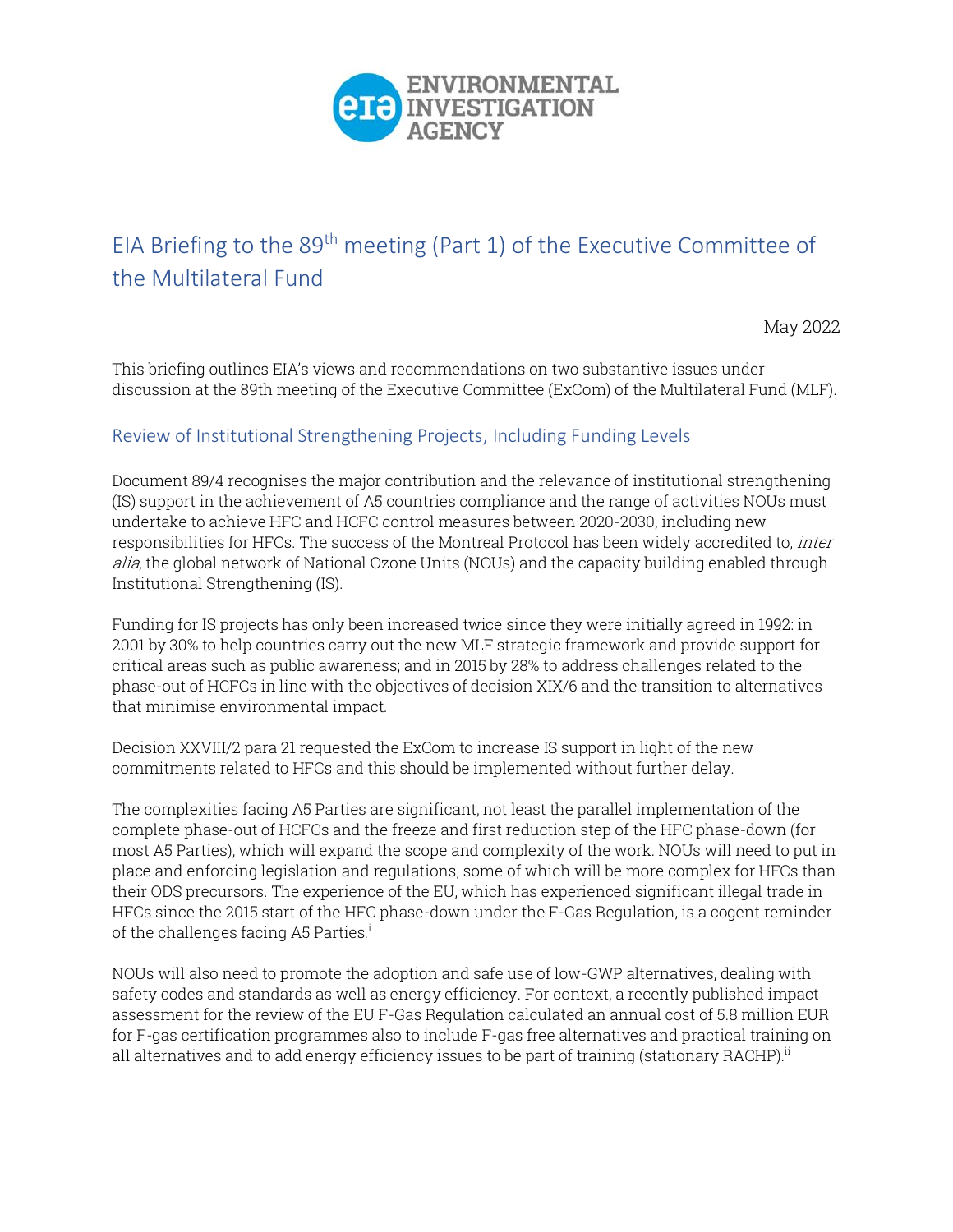During this decade of climate action – where urgent emission reductions are necessary to keep the world on track to avoid global warming of more than  $1.5^{\circ}C - it$  is clearly worth investing in the proven approach of IS to ensure effective implementation of both the Kigali Amendment and the HCFC phase-out. Although IS is widely acknowledged to be fundamental to the success of the Montreal Protocol, to date it has received just 4% of the total funding approved by the MLF.

EIA recommends that the ExCom:

**Establish an Increased Funding Level for IS support:** In light of the significant new responsibilities required of NOUs to ratify and initiate implementation of the Kigali Amendment, EIA supports a significant increase in the level of support provided to NOUs in order to ensure sufficient capacity and staffing to implement new responsibilities. Given the Secretariat's observation that, "Experience with the CFC and HCFC phase-out has shown that some of the most challenging activities associated with supporting compliance at the country level take place in the years immediately prior to the date of the first control measure for the substances concerned", this should take effect immediately to ensure adequate support is available well in advance of the 2024 freeze in consumption for Group 1 countries.

Additionally, EIA urges consideration of higher proportional increases to A5 Parties that are low volume consuming (LVC) countries. Given the very low level of support for some Parties – some 61 countries are funded at the minimum level of US\$42,500 per year – a percentage increase in funding as has occurred with previous increases, is effectively a very small increase in real terms for these countries.

EIA does not agree that Article 5 countries with HCFC-22 production facilities will require additional IS support to develop and implement policy and regulations to control the emissions of HFC-23 by-product and ensure reporting, given the high levels of historical financial support to mitigate HFC-23 through the Clean Development Mechanism of the UNFCCC and new projects under the MLF.

**Extend the duration of IS renewal projects and review by 2025:** EIA supports the Secretariat's recommendation to extend the duration of IS renewal implementation phase from the current two years to three years for IS renewals, particularly given the added stability it provides NOUs in hiring and staffing positions. EIA also supports the recommendation to submit a further review of IS projects, including funding levels, no later than the second meeting in 2025.

## [Analysis of the level and modalities of funding for HFC phase-down in the refrigeration](http://www.multilateralfund.org/89/Agenda%20item%207c%20Analysis%20of%20the%20level%20and%20modalitie/Forms/AllItems.aspx)  [servicing sector](http://www.multilateralfund.org/89/Agenda%20item%207c%20Analysis%20of%20the%20level%20and%20modalitie/Forms/AllItems.aspx)

Agreement on the level and modalities of funding for the HFC phase-down in the refrigeration servicing sector (and elsewhere) is urgently needed to ensure the Kigali Amendment is implemented without delay.

Paragraph 15 of Decision XXVIII/2 makes several servicing-related costs explicitly eligible for funding, including public-awareness activities, certification programmes and training of technicians on safe handling of alternatives, prevention of illegal trade and recycling and recovery of HFCs. Moreover, paragraph 16 of *Decision XXVIII/2* requested ExCom to increase this funding for